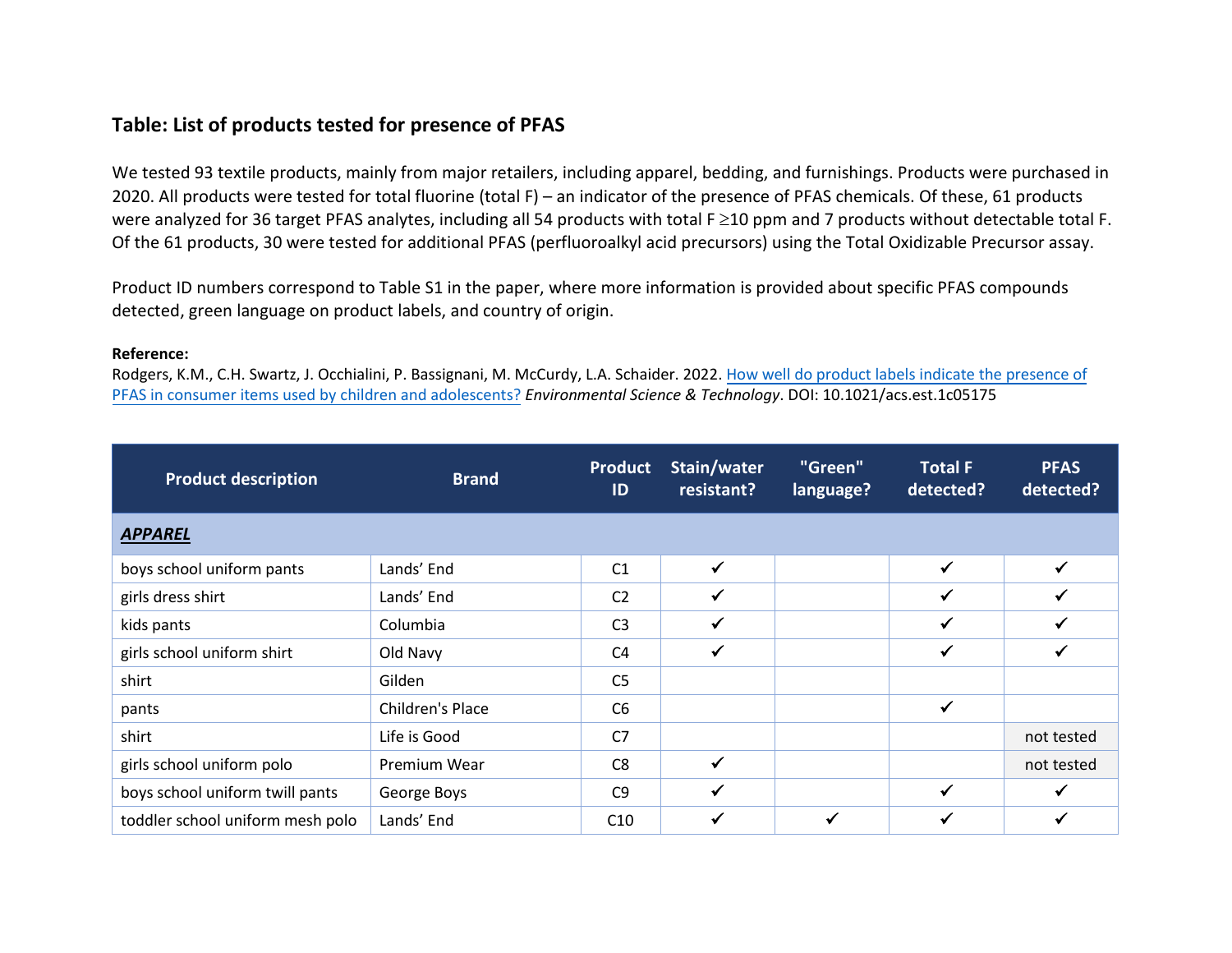| girls shorts            | <b>REI</b>             | C11            | $\checkmark$ | $\checkmark$ | $\checkmark$ |              |
|-------------------------|------------------------|----------------|--------------|--------------|--------------|--------------|
| bibs                    | Hiverst                | C12            | $\checkmark$ | $\checkmark$ | $\checkmark$ | $\checkmark$ |
| baby onesie             | Snug Bub               | C13            | $\checkmark$ | $\checkmark$ | $\checkmark$ |              |
| baby jeggings           | Gap                    | C14            | $\checkmark$ |              | $\checkmark$ | $\checkmark$ |
| face mask               | EnerPlex               | F1             | $\checkmark$ |              | $\checkmark$ |              |
| face mask               | <b>BigtimePPE</b>      | F <sub>2</sub> | $\checkmark$ |              |              | not tested   |
| face mask               | GreenSprouts           | F <sub>3</sub> | $\checkmark$ |              |              | not tested   |
| face mask               | Cat and Jack           | F <sub>4</sub> |              |              | $\checkmark$ |              |
| face mask               | Lanier Wellness        | F <sub>5</sub> |              |              | $\checkmark$ |              |
| face mask               | Biaoyun                | F <sub>6</sub> |              |              | $\checkmark$ |              |
| hygienic underwear      | <b>Intimate Portal</b> | MU1            | $\checkmark$ | $\checkmark$ | $\checkmark$ | $\checkmark$ |
| hygienic underwear      | Yoyi Fashion           | MU2            | $\checkmark$ |              |              |              |
| hygienic underwear      | innersy                | MU3            | $\checkmark$ |              | $\checkmark$ |              |
| hygienic underwear      | Thinx                  | MU4            | $\checkmark$ | $\checkmark$ | $\checkmark$ | $\checkmark$ |
| hygienic underwear      | bambody                | MU5            | $\checkmark$ |              | $\checkmark$ |              |
| hygienic underwear      | TomBoy                 | MU6            | $\checkmark$ | $\checkmark$ |              | not tested   |
| <b>BEDDING</b>          |                        |                |              |              |              |              |
| twin mattress protector | <b>Bed Guardian</b>    | M1             | $\checkmark$ |              | $\checkmark$ | $\checkmark$ |
| twin mattress protector | Sleep Philosophy       | M <sub>2</sub> | $\checkmark$ |              | $\checkmark$ |              |
| twin mattress protector | MP2                    | M <sub>3</sub> | $\checkmark$ |              | $\checkmark$ | $\checkmark$ |
| twin mattress protector | Sealy                  | M4             | $\checkmark$ |              | $\checkmark$ |              |
| twin mattress protector | Room Essentials        | M <sub>5</sub> | $\checkmark$ | $\checkmark$ | $\checkmark$ |              |
| twin mattress protector | Linenspa               | M <sub>6</sub> | $\checkmark$ |              | $\checkmark$ |              |
| twin mattress protector | <b>Room Essentials</b> | M7             | $\checkmark$ | $\checkmark$ |              | not tested   |
| twin mattress protector | Allerease              | M <sub>8</sub> | $\checkmark$ | $\checkmark$ |              | not tested   |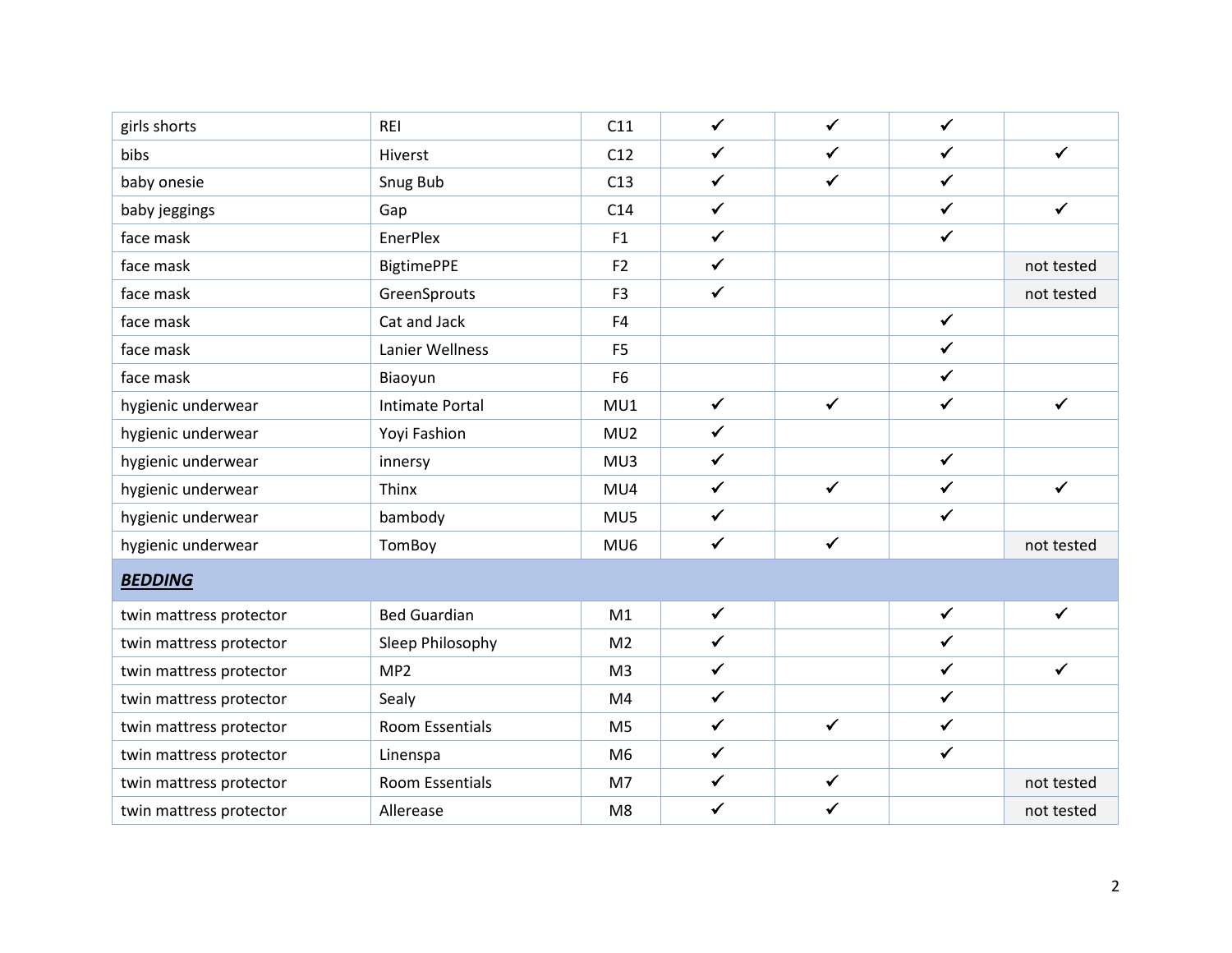| twin mattress protector | eLuxurySupply                           | M <sub>9</sub>  | $\checkmark$ | $\checkmark$ | $\checkmark$ |              |
|-------------------------|-----------------------------------------|-----------------|--------------|--------------|--------------|--------------|
| crib mattress protector | Sealy                                   | M10             | $\checkmark$ |              |              |              |
| crib mattress protector | Carters                                 | M11             | $\checkmark$ |              |              | not tested   |
| crib mattress protector | Sealy                                   | M12             | $\checkmark$ | $\checkmark$ | $\checkmark$ | $\checkmark$ |
| crib mattress protector | <b>First Protector</b>                  | M13             | $\checkmark$ | $\checkmark$ | $\checkmark$ |              |
| crib mattress protector | Lofe                                    | M14             | $\checkmark$ | $\checkmark$ | $\checkmark$ |              |
| crib mattress protector | <b>Beautyrest Kids</b>                  | M15             | $\checkmark$ |              |              | not tested   |
| pillow protector        | Levinsohn                               | P1              | $\checkmark$ |              | $\checkmark$ | $\checkmark$ |
| pillow protector        | Sleep Philosophy                        | P <sub>2</sub>  | $\checkmark$ |              | $\checkmark$ | $\checkmark$ |
| pillow protector        | <b>Bed Guardian</b>                     | P <sub>3</sub>  | $\checkmark$ |              | $\checkmark$ | $\checkmark$ |
| pillow protector        | Made by Design                          | P <sub>4</sub>  | $\checkmark$ | $\checkmark$ | $\checkmark$ |              |
| pillow protector        | Protect-A-Bed                           | P <sub>5</sub>  | $\checkmark$ |              | $\checkmark$ |              |
| pillow protector        | Bedgear                                 | <b>P6</b>       | $\checkmark$ |              |              | not tested   |
| pillow protector        | Lotus Home                              | <b>P7</b>       | $\checkmark$ | $\checkmark$ | $\checkmark$ | $\checkmark$ |
| pillow protector        | <b>SureGuard Mattress</b><br>Protectors | P8              | $\checkmark$ | $\checkmark$ |              | not tested   |
| pillow protector        | <b>A1 Home Collections</b>              | P <sub>9</sub>  | $\checkmark$ | $\checkmark$ | $\checkmark$ |              |
| nursing pillow cover    | Boppy                                   | P <sub>10</sub> | $\checkmark$ |              |              | not tested   |
| twin sheets             | 3M                                      | S <sub>1</sub>  | $\checkmark$ |              |              | not tested   |
| twin sheets             | 3M                                      | S <sub>2</sub>  | $\checkmark$ |              |              |              |
| twin sheets             | <b>Madison Park</b>                     | S <sub>3</sub>  | $\checkmark$ |              | $\checkmark$ |              |
| twin sheets             | LanJia                                  | S <sub>4</sub>  | $\checkmark$ |              |              | not tested   |
| twin sheets             | Where the Polka Dots<br>Roam            | S <sub>5</sub>  | $\checkmark$ |              | ✔            |              |
| twin sheets             | Lux Decor Collection                    | S <sub>6</sub>  | $\checkmark$ |              | $\checkmark$ |              |
| twin sheets             | Mickey Mouse & Friends                  | S7              |              |              |              | not tested   |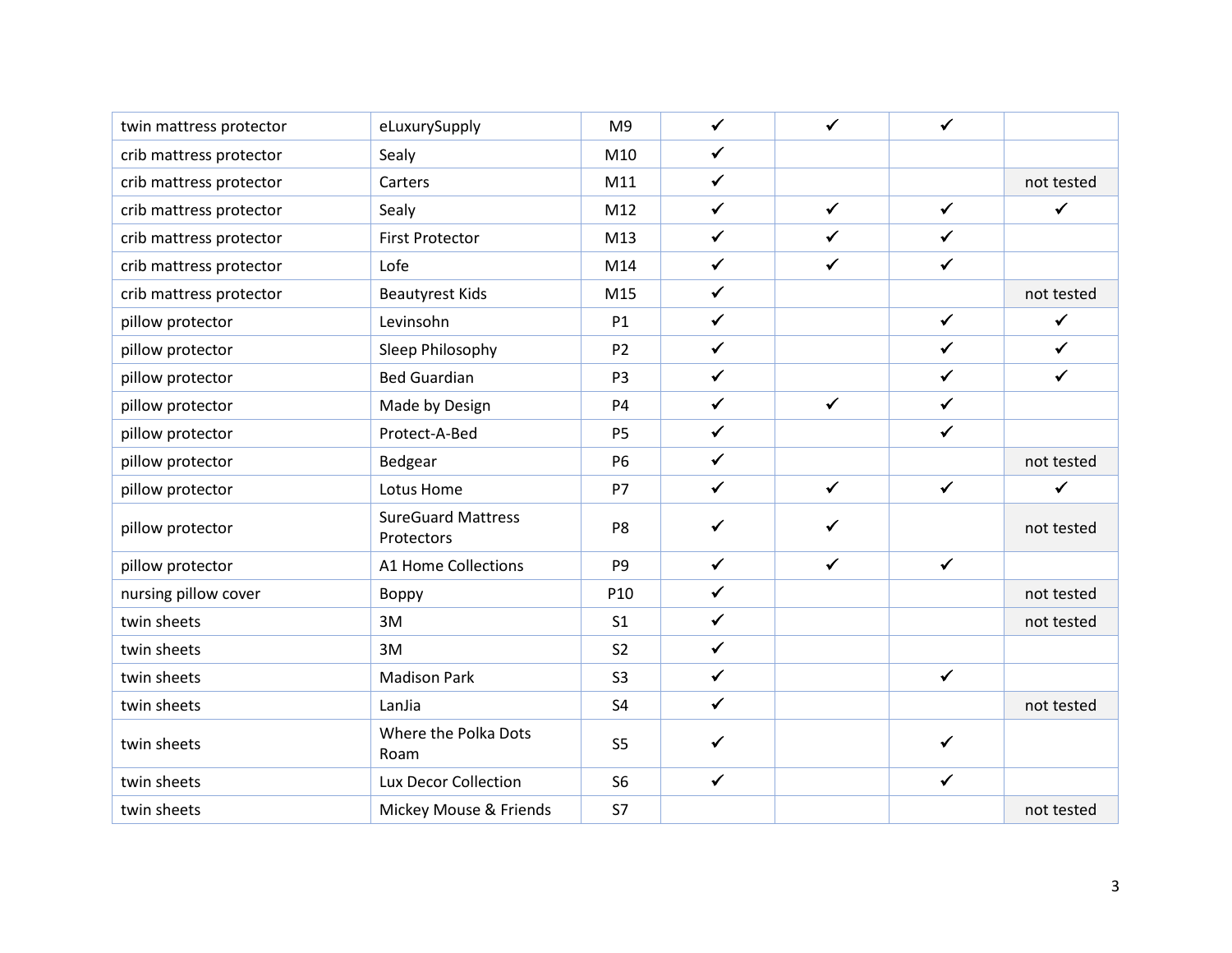| twin sheets                     | Pillowfort                      | S <sub>8</sub>  |              | $\checkmark$ |              |              |
|---------------------------------|---------------------------------|-----------------|--------------|--------------|--------------|--------------|
| twin sheets                     | Poppy & Fritz                   | S <sub>9</sub>  |              |              |              | not tested   |
| pack'n'play crib mattress sheet | Little One's                    | <b>S10</b>      | $\checkmark$ | $\checkmark$ |              | not tested   |
| crib sheet                      | Ely's & Co.                     | <b>S11</b>      | $\checkmark$ |              |              | not tested   |
| crib/toddler sheet              | Mellanni                        | <b>S12</b>      | $\checkmark$ |              |              | not tested   |
| <b>FURNISHINGS</b>              |                                 |                 |              |              |              |              |
| child's rug                     | Koeckritz Rugs                  | R1              | $\checkmark$ |              | $\checkmark$ | $\checkmark$ |
| child's rug                     | <b>RTR Kids Rugs</b>            | R <sub>2</sub>  | $\checkmark$ |              | $\checkmark$ | $\checkmark$ |
| child's rug                     | Mohawk                          | R <sub>3</sub>  | $\checkmark$ |              |              | not tested   |
| rug sample                      | <b>Colonial Mills</b>           | R4              |              |              |              |              |
| child's rug                     | Kroma                           | R <sub>5</sub>  | $\checkmark$ |              | $\checkmark$ |              |
| child's rug                     | Zoomie's Kids                   | R <sub>6</sub>  | $\checkmark$ |              | $\checkmark$ |              |
| child's rug                     | flor.com                        | R7              | $\checkmark$ | $\checkmark$ |              |              |
| child's rug                     | Zoomie's Kids                   | R <sub>8</sub>  | $\checkmark$ | $\checkmark$ |              | not tested   |
| play mat                        | Amy & Delle                     | R <sub>9</sub>  |              | $\checkmark$ |              | not tested   |
| child's rug                     | UndertheNile                    | R <sub>10</sub> |              | $\checkmark$ |              | not tested   |
| child's rug                     | earthweave                      | R11             |              | $\checkmark$ |              | not tested   |
| child's rug                     | Puffy by Capel                  | R <sub>12</sub> |              |              |              | not tested   |
| child's rug                     | Safavieh                        | R <sub>13</sub> |              |              |              | not tested   |
| child's rug                     | <b>DC Comics</b>                | R <sub>14</sub> |              |              |              | not tested   |
| child's rug                     | Fun Rugs                        | R <sub>15</sub> |              |              |              | not tested   |
| rug sample                      | <b>Colonial Mills Sunbrella</b> | R <sub>16</sub> | $\checkmark$ |              |              | not tested   |
| upholstery by the yard          | Crypton                         | U1              | $\checkmark$ | $\checkmark$ | $\checkmark$ |              |
| upholstery by the yard          | P Kaufman                       | U <sub>2</sub>  | $\checkmark$ |              | $\checkmark$ | $\checkmark$ |
| upholstery by the yard          | Inside Out                      | U3              | $\checkmark$ | $\checkmark$ | $\checkmark$ |              |